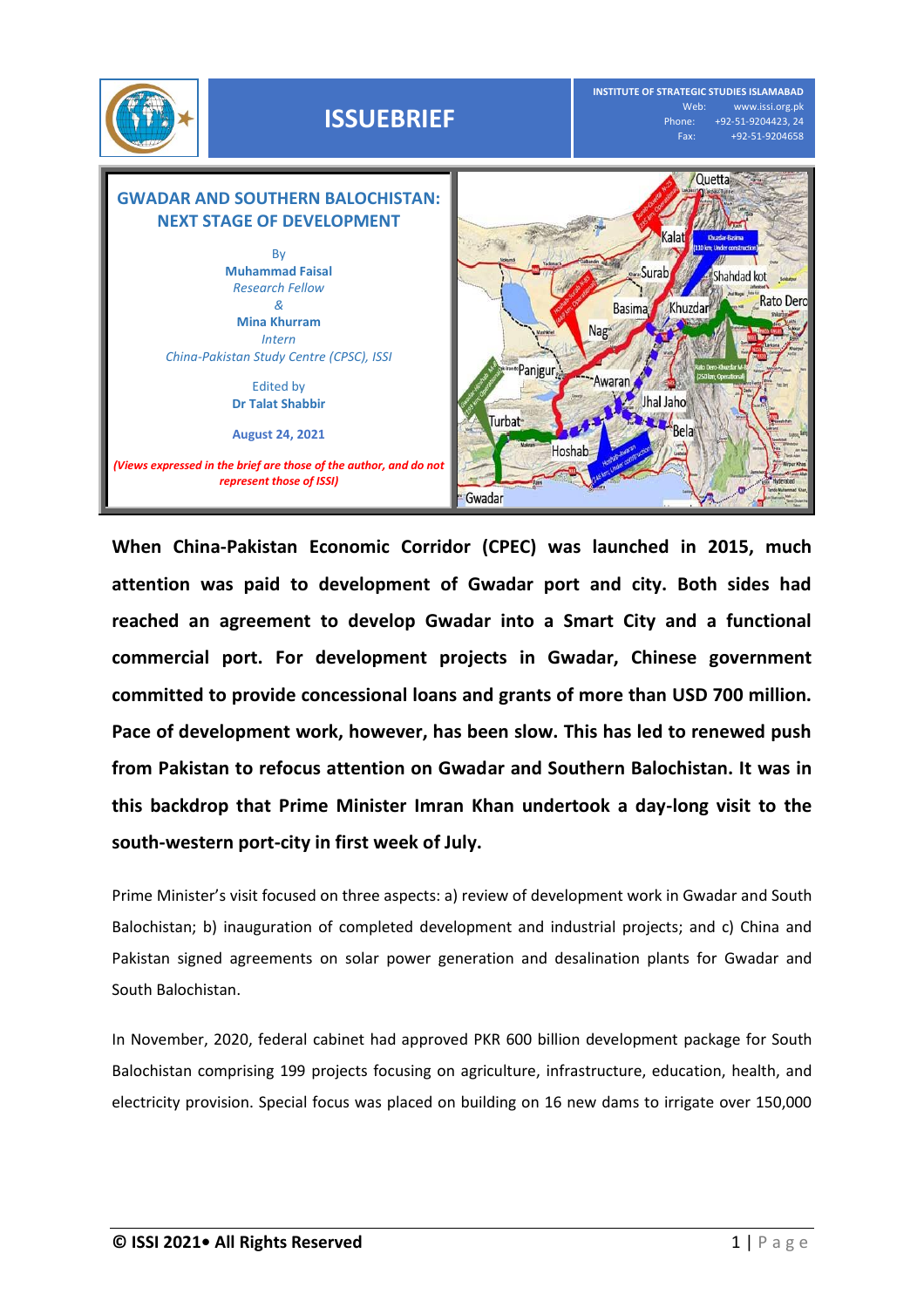acres of land.<sup>1</sup>In the federal budget of FY 2021-22, federal government has earmarked PKR 20 billion for 53 projects under South Balochistan development initiative.<sup>2</sup> It is through this initiative that development projects are being carried out in Gwadar, both by federal and provincial governments.

Aside from this, PM inaugurated Gwadar expo center and performed ground breaking of the Second Phase of Gwadar Free Zone spread over 2200 acres. It is 35 times bigger than Phase 1, which comprised 60 acres of land.<sup>3</sup> In Phase 1, PM Khan inaugurated Gwadar Fertilizer Plant, an Animal Vaccine Plant, Henan Agricultural Industrial Park, and a Lubricants Plants. Overall, in the Gwadar Free Zone, three factories are fully operational while six more are under construction. These plants have so far created 1200 new jobs in Gwadar. Officials say that more than 40 Chinese enterprises have registered for relocating to Gwadar which in due course would enhance job creation in Gwadar city.<sup>4</sup>

PM also announced critical projects for human development such as a 180km water pipeline to connect multiple dams, a desalination plant, setting up a new university in Gwadar and expanding the existing hospital facility to meet needs of local communities. Moreover, in a significant move, PM announced low-interest loans for farmers and fishermen belonging to poor households, aimed at their socio-economic uplift.

Since development of Gwadar port and city is being undertaken in collaboration with China, PM indicated resolve of federal government to facilitate foreign investors through one-window operation. This would encourage Chinese and other foreign investors to set up plants and factories in the free zone and employ local people. In turn, this will enhance Pakistan's production capacity and exports. Meanwhile, for supporting development of Gwadar, Chinese side signed an Implementation Agreement for setting up a desalination plant to provide 1.2 million gallons per day to Gwadar. Similarly, China has committed to provide solar generator as grant to meet electricity needs of people of South Balochsitan.

l

<sup>&</sup>lt;sup>1</sup> Kalbe Ali, "Rs600bn Package Announced for Development in South Balochistan," DAWN.COM, November 20, 2020, https://www.dawn.com/news/1591269.

<sup>2</sup> "Govt Allocates Rs 20 Billion for South Balochistan Development Package in Budget 2021-22," *Daily Times* (blog), June 11, 2021, https://dailytimes.com.pk/771402/govt-allocates-rs-20-billion-for-southbalochistan-development-package-in-budget-2021-22/.

<sup>3</sup> "Gwadar Port to Expand Pakistan's Export Base, and Generate Employment Opportunities," *China Pakistan Economic Corridor* (blog), June 29, 2021, http://cpecinfo.com/gwadar-port-to-expand-pakistansexport-base-and-generate-employment-opportunities/.

<sup>4</sup> "Over 40 Chinese Companies All Set to Invest in Gwadar SEZ: COPHC - Pakaffairs.Pk," accessed August 2, 2021, https://pakaffairs.pk/pakistan/9277/over-40-chinese-companies-all-set-to-invest-in-gwadar-sezcophc/.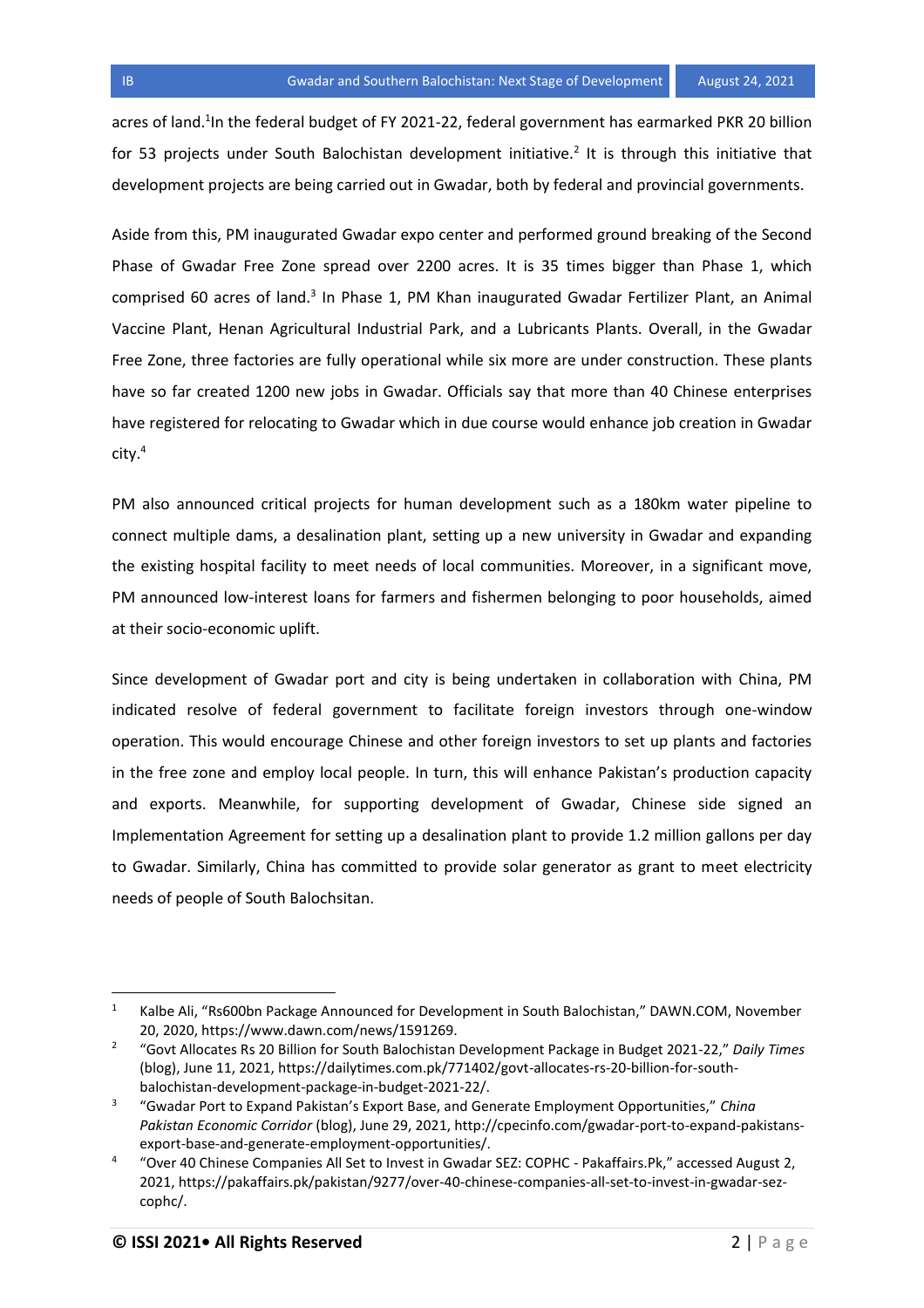The focus on development of Gwadar indicates that Pakistan government now has decided to address the underlying issues which were holding back development in Gwadar. Earlier focus was on enhancing up-country connectivity of Gwadar. Between 2015-18 Gwadar-Quetta road was completed through a project funded by federal government's Public Sector Development Programme (PSDP) as part of Western route of CPEC.<sup>5</sup> Now Pakistan wants to turn Gwadar into a functioning port city. This requires fulfilling development needs and providing allied infrastructure. This in turn would attract domestic and foreign investors to set up industries leading to operationalization of the port.

Despite the fact that CPEC was launched in 2015, and Pakistan had handed management control of Gwadar port to China Overseas Port Holdings Company in 2013, for years, pace of development work in Gwadar has remained slow. While East-bay express way connected port to Makran coastal highway and construction of a new airport commenced in  $2020<sup>6</sup>$  ensuring water and electricity for urban development and industrialization remained slow. Now in cooperation with Chinese side, a new desalination plant and power generation plant is being constructed.<sup>7</sup> Similarly, as Gwadar projects are in grant-mode expediting pace of work is mutual responsibility to be shared by both sides.

Pakistan's focus now needs to be on ensuring that Gwadar and Balochistan are not left behind in terms of development. For ensuring that development and industrial projects in Gwadar and South Balochistan continue at fast pace, a high-level oversight is required. PM Khan vowed to monitor progress of Gwadar projects on monthly basis. It will be important to have a robust follow up mechanism to monitor progress on monthly basis. Additionally, a Special Task Force on Development of Gwadar Port and City, comprising of federal and provincial government representatives, relevant stakeholders may be constituted under the Chairmanship of Federal Minister of Planning, Development & Special Initiatives.

Meanwhile, coordination and communication with Chinese side needs to be enhanced. Addressing the Free Zone groundbreaking ceremony in Gwadar, Chinese Ambassador Nong Rong had said that Gwadar showcases a 'Chinese solution' for development in Pakistan.<sup>8</sup> To turn this solution into a successful model for Belt and Road Initiative, both sides require periodic exchange and

 $\overline{a}$ 

<sup>5</sup> "CPEC\_and\_Related\_Projects.Pdf," accessed August 2, 2021,

http://cpec.gov.pk/brain/public/uploads/psdp-projects/CPEC\_and\_Related\_Projects.pdf.

<sup>6</sup> "Gwadar East-Bay Expressway | China-Pakistan Economic Corridor (CPEC) Official Website," accessed August 2, 2021, http://cpec.gov.pk/project-details/32.

Dawn com | APP, "PM Imran Launches Various Mega Projects in Gwadar, Says Govt Focusing on 'Neglected Areas,'" DAWN.COM, July 5, 2021, https://www.dawn.com/news/1633343.

<sup>8</sup> "WORLD EXCLUSIVE: PM Imran Khan Visits Gwadar," CPIC Global, July 6, 2021, https://www.cpicglobal.com/world-exclusive-pm-imran-khan-visits-gwadar/.